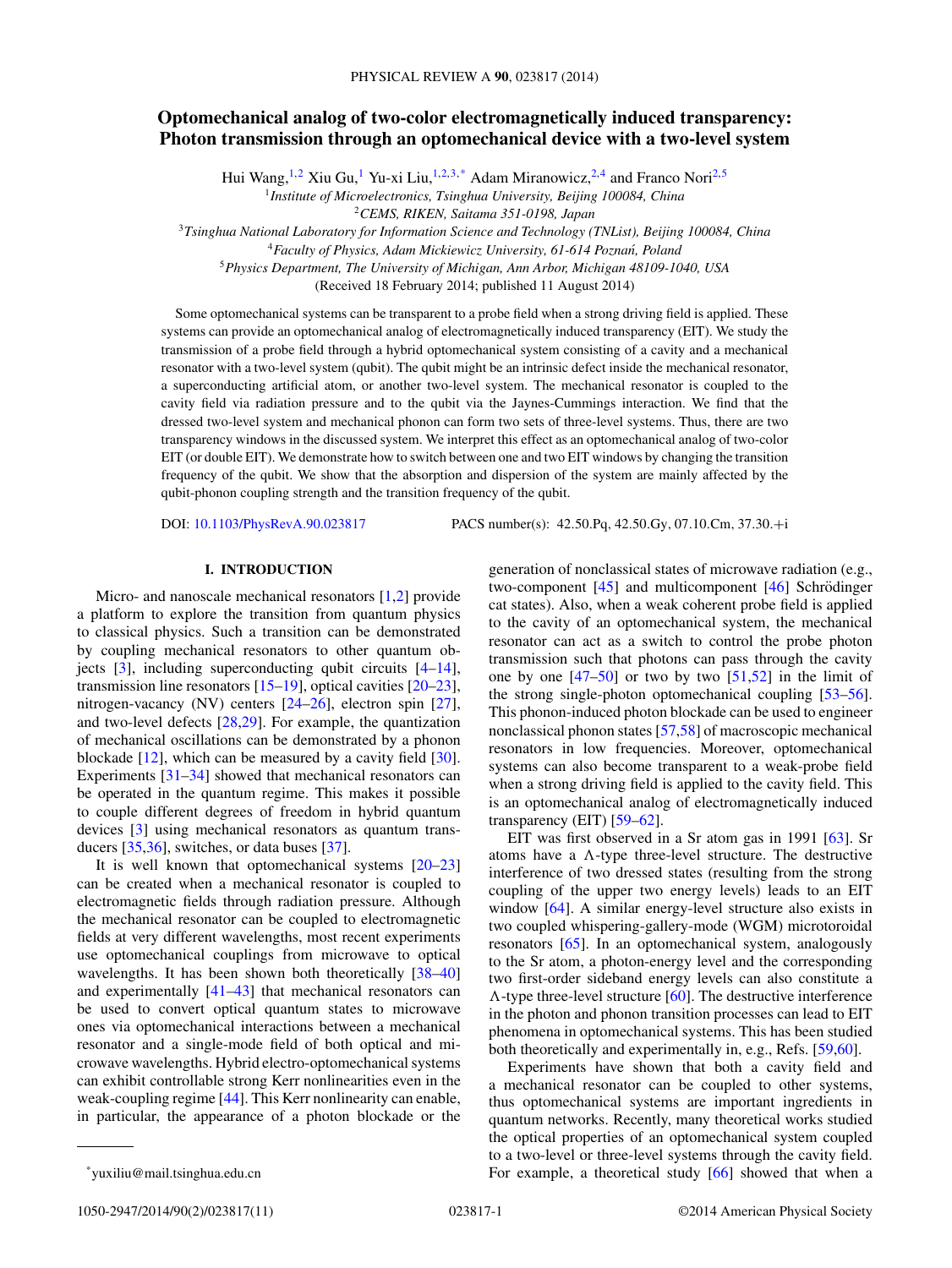two-level atomic ensemble is coupled to the cavity field of an optomechanical system, it can be used to enhance the photon-phonon coupling through radiation pressure. It was also found that the EIT in a three-level atomic ensemble, interacting with a cavity field of an optomechanical system, can be significantly changed by an oscillating mirror [\[67\]](#page-9-0). Furthermore, the optomechanical coupling was studied in a system where a single-mode cavity field is coupled to an antiferromagnetic Bose-Einstein condensate [\[68,69\]](#page-9-0), where the mechanical element is provided by spin-wave excitations. It has also been theoretically shown that an optomechanical analog of EIT can be controlled by a tunable superconducting qubit [\[70\]](#page-9-0) or a two-level atom [\[71,72\]](#page-10-0), which is coupled to a cavity. Moreover, EIT and the related Autler-Townes splitting phenomena have also been studied in superconducting artificial atomic systems (e.g., Refs. [\[73–75\]](#page-10-0) and the many references therein).

It is also well known that impurities or defects usually exist in bulk crystals and mechanical resonators. Such defects can affect the quantum properties of a mechanical resonator [\[76–](#page-10-0) [78\]](#page-10-0). Usually, the defects are modeled as two-level systems, and they can interact with the mechanical mode through a deformation force. Then, if there exists a defect in the mechanical resonator of an optomechanical system, then a three-body hybrid system composed of a mechanical mode, a two-level defect, and a cavity field can be formed. The intrinsic two-level defects in the mechanical resonator can affect the ground-state cooling of the mechanical mode and the nonlinear properties of an optomechanical system [\[28,](#page-9-0)[79\]](#page-10-0). As mentioned above, this kind of hybrid system can also be realized by an extra capacitive coupling of a superconducting qubit to the mechanical resonator of an optomechanical system [\[32\]](#page-9-0). A more complex hybrid system can be realized if the two-level system interacts with both the cavity field and mechanical mode of an optomechanical system [\[36](#page-9-0)[,80\]](#page-10-0). Therefore, one can raise the interesting question of how a two-level system affects the photon transmission through an optomechanical device in which the two-level system is coupled to the mechanical mode, in contrast to the case where the two-level system is coupled to the cavity mode.

Here we theoretically study a general hybrid model, consisting of an optomechanical device and a two-level system or a two-level defect, which is coupled to a mechanical resonator described by the Jaynes-Cummings Hamiltonian. Our work is motivated by (i) the studies showing that an optomechanical device can be coupled to a two-level system through the cavity field of the device, (ii) the experimental progress on the coupling between a mechanical resonator and a two-level system, e.g., superconducting qubits [\[31\]](#page-9-0), and (iii) the observations that defects might exist in the mechanical resonator of an optomechanical system. Our numerical calculations are mainly focused on resonant interactions between the low-frequency mechanical resonator and the two-level system. The latter might be an intrinsic defect inside the mechanical resonator, a superconducting artificial atom [\[81\]](#page-10-0), or another two-level system. For simplicity, hereafter we just use a qubit or a two-level system to denote those kinds of systems.

A main result of our work is the observation of the optomechanical analog of two-color EIT and the demonstration of how this EIT can be switched to the standard single-color EIT. Two-color EIT (or double EIT) has already been discussed in some other systems [\[82\]](#page-10-0), e.g., in an ensemble of two-level atoms coupled to a probe light or, equivalently, a system of two-mode polaritons coupled to one transition of the  $\Lambda$ -type three-level atoms [\[83\]](#page-10-0). This effect is also closely related to the EIT in a double- $\Lambda$  system. Applications of two-color EIT include nonlinear wave mixing, cross-phase modulation, optical switching, wavelength conversion, etc.

The paper is organized as follows: In Sec. II, we describe a theoretical model and the equations of motion for the system operators. In Sec. [III,](#page-2-0) we obtain steady-state solutions of the system operators and further study the stability of the system. In Sec. [IV,](#page-4-0) the light transmission in this hybrid system is studied through the input-output theory. In particular, the optomechanical analogs of EIT are discussed here. We finally summarize our results in Sec. [V.](#page-7-0)

### **II. THEORETICAL MODEL**

### **A. Hamiltonian**

As schematically shown in Fig. 1, we study a general theoretical model of a hybrid device in which a two-level system is coupled to the mechanical resonator of an optomechanical system [\[79\]](#page-10-0). Figure 1 can also describe a system, in which a single-mode cavity field is coupled to a mechanical resonator, which interacts with a two-level system as in Refs. [\[5,](#page-8-0)[31\]](#page-9-0). We assume that the coupling between the mechanical resonator and the two-level system is described by the Jaynes-Cummings Hamiltonian. However, the interaction between the mechanical resonator and the cavity field is described by the radiation-pressure Hamiltonian. There is no direct interaction between the two-level system and the cavity field. Thus, the Hamiltonian of the whole system can be written



FIG. 1. (Color online) Schematic diagram of a hybrid optomechanical system consisting of a cavity (with a photonic mode *a*), where one of the mirrors is oscillating, corresponding to a quantum mechanical resonator (with a phononic mode *b*). The oscillating mirror has a qubit or two-level defect denoted by two lines with the ground  $|g\rangle$  and excited  $|e\rangle$  states inside the dashed circle. The mechanical resonator is coupled both to the cavity (via radiation pressure) and to the qubit (via the Jaynes-Cummings interaction). However, for simplicity, we assume that there is no direct coupling between the cavity and qubit.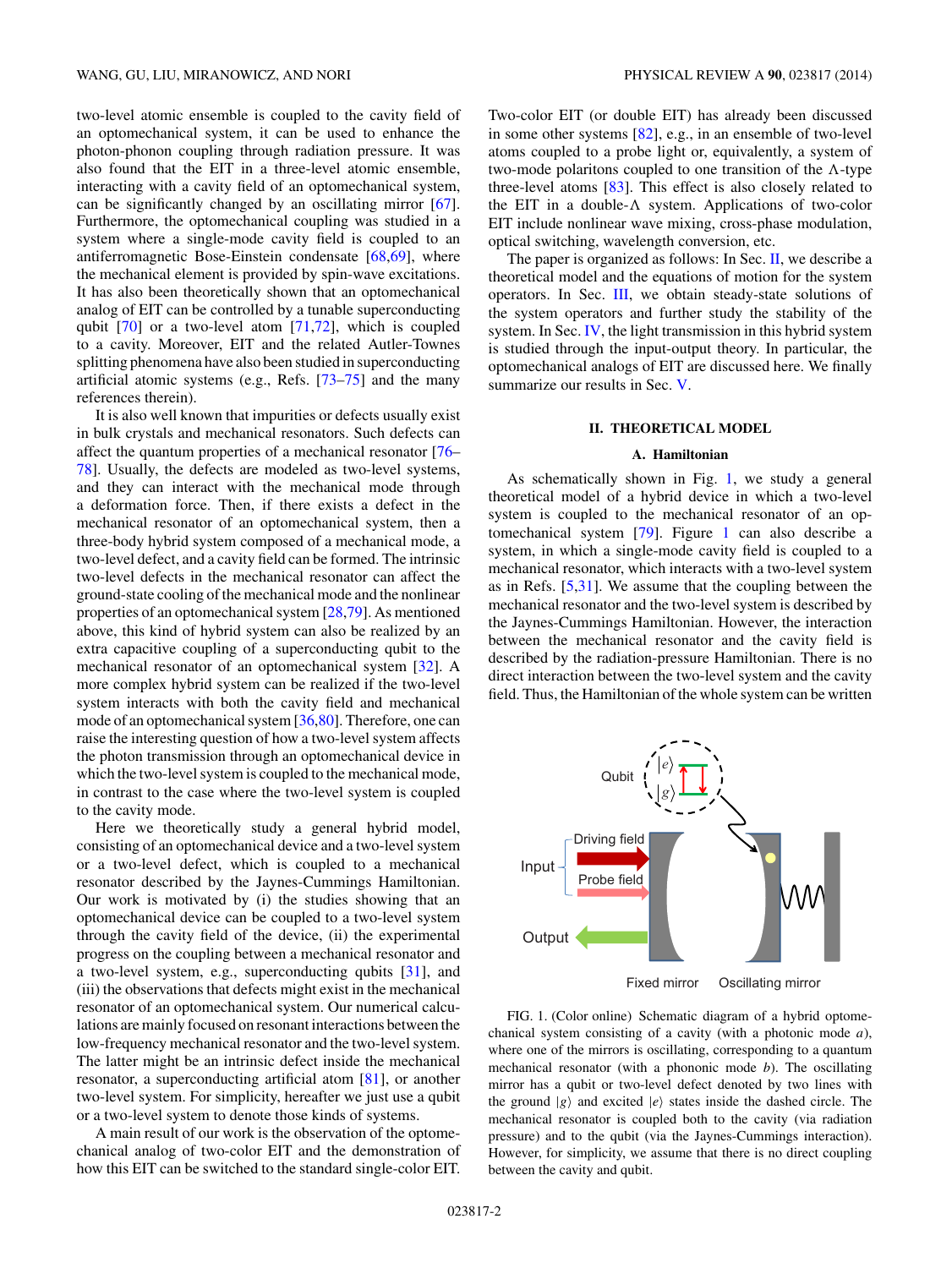<span id="page-2-0"></span>as

$$
H_0 = \hbar \omega_a a^{\dagger} a + \hbar \omega_b b^{\dagger} b + \frac{\hbar}{2} \omega_q \sigma_z - \hbar \chi a^{\dagger} a (b^{\dagger} + b) + \hbar g (b^{\dagger} \sigma_- + \sigma_+ b),
$$
 (1)

where  $a(a^{\dagger})$  is the annihilation (creation) operator of the single-mode cavity field with frequency  $\omega_a$ ; *b* (*b*<sup>†</sup>) is the annihilation (creation) operator of the mechanical mode with frequency  $\omega_b$ . The Pauli operator  $\sigma_z$  is used to describe the two-level system, the transition frequency  $ω<sub>a</sub>$ , while  $σ<sub>+</sub>$  and  $σ<sub>−</sub>$ are the ladder operators of the two-level system. The parameter *χ* is the coupling strength between the mechanical resonator and the cavity field, while the parameter *g* is the coupling strength between the mechanical resonator and the two-level system.

To demonstrate the relation between the cavity field and the two-level system, let us apply a unitary transform  $U = \exp[-\chi a^{\dagger} a (b^{\dagger} - b)/\omega_b]$  to the Hamiltonian in Eq. (1). In this case, we have an effective Hamiltonian  $H'_0 = U H_0 U^{\dagger}$  with

$$
H_0' = \hbar \left( \omega_a - \frac{\chi^2}{\omega_b} + \frac{g\chi}{\omega_b} \sigma_x \right) a^\dagger a - \hbar \frac{\chi^2}{\omega_b} a^\dagger a^\dagger a a
$$

$$
+ \frac{\hbar}{2} \omega_q \sigma_z + \hbar \omega_b b^\dagger b + \hbar g (b^\dagger \sigma_- + \sigma_+ b), \qquad (2)
$$

which shows that both the two-level system and the mechanical resonator can induce a nonlinearity in the cavity field.

Let us now assume that a strong driving field and a weak-probe field, with frequencies  $\omega_d$  and  $\omega_p$ , respectively, are applied to the cavity. Then the Hamiltonian of the driven hybrid system can be written as

$$
H = H_0 + i\hbar(\Omega e^{-i\omega_d t}a^{\dagger} - \Omega^* e^{i\omega_d t}a)
$$

$$
+ i\hbar(\varepsilon e^{-i\omega_p t}a^{\dagger} - \varepsilon^* e^{i\omega_p t}a), \tag{3}
$$

where the parameters  $\Omega$  and  $\varepsilon$ , with  $|\Omega| \gg |\varepsilon|$ , correspond to the Rabi frequencies of the driving (i.e., pump) and probe fields, respectively. In the rotating reference frame with frequency  $\omega_d$ , the Hamiltonian in Eq. (3) becomes

$$
H_r = H_0 - \hbar \omega_d a^\dagger a + i \hbar (\Omega a^\dagger - \Omega^* a) + i \hbar (\varepsilon e^{-i \Delta t} a^\dagger - \varepsilon^* e^{i \Delta t} a),
$$
 (4)

with the detuning  $\Delta = \omega_p - \omega_d$  between the probe field with frequency  $\omega_p$  and the strong driving field with frequency  $\omega_d$ .

#### **B. Heisenberg-Langevin equations**

Introducing the dissipation and fluctuation terms, and also using the Markov approximation, the Heisenberg-Langevin equations of motion can be written as

$$
\dot{a} = -(\gamma_a + i\Delta_a)a + \Omega + \varepsilon \exp(-i\Delta t) + i\chi a(b^\dagger + b) + \sqrt{2\gamma_a}a_{\rm in}(t),
$$
\n(5)

$$
\dot{b} = -(\gamma_b + i\omega_b) b + i\chi a^\dagger a - ig\sigma_- + \sqrt{2\gamma_b} b_{\rm in}(t), \quad (6)
$$

$$
\dot{\sigma}_{-} = -\left(\frac{\gamma_q}{2} + i\omega_q\right)\sigma_{-} + igb\sigma_z + \sqrt{\gamma_q}\,\Gamma_{-}(t),\qquad(7)
$$

$$
\dot{\sigma}_z = -\gamma_q \left( \sigma_z + 1 \right) - 2ig \left( b\sigma_+ - b^{\dagger} \sigma_- \right) + \sqrt{\gamma_q} \, \Gamma_z(t). \tag{8}
$$

Here  $\gamma_a$ ,  $\gamma_b$ , and  $\gamma_q$  are the decay rates of the cavity field, mechanical mode, and two-level system, respectively. The parameter  $\Delta_a = \omega_a - \omega_d$  describes the detuning between the cavity field *a* with frequency  $\omega_a$  and the strong driving field with frequency  $\omega_d$ . The operators  $a_{\text{in}}(t)$ ,  $b_{\text{in}}(t)$ ,  $\Gamma_{-}(t)$ , and  $\Gamma_z(t)$ denote environmental noises corresponding to the operators *a*, *b*,  $\sigma$ <sub>−</sub>, and  $\sigma$ <sub>*τ*</sub>. We assume that the mean values of the above noise operators are zero, that is,

$$
\langle a_{\rm in}(t) \rangle = \langle b_{\rm in}(t) \rangle = \langle \Gamma_{-}(t) \rangle = \langle \Gamma_{z}(t) \rangle = 0. \tag{9}
$$

#### **III. STEADY STATES AND STABILITY ANALYSIS**

### **A. Steady states and linear response to probe field**

To analyze the response of the system, in a steady state, to the weak-probe field, we now take the mean values corresponding to Eqs.  $(5)$ – $(8)$ . In this case, we have the following equations:

$$
\langle \dot{a} \rangle = -(\gamma_a + i \Delta_a) \langle a \rangle + i \chi \langle a \rangle (\langle b^{\dagger} \rangle + \langle b \rangle) + \Omega + \varepsilon \exp(-i \Delta t), \tag{10}
$$

$$
\langle \dot{b} \rangle = -(\gamma_b + i\omega_b) \langle b \rangle + i\chi \langle a^\dagger \rangle \langle a \rangle - i g \langle \sigma_- \rangle, \quad (11)
$$

$$
\langle \dot{\sigma}_{-} \rangle = -\left(\frac{\gamma_q}{2} + i\omega_q\right) \langle \sigma_{-} \rangle + i g \langle b \rangle \langle \sigma_z \rangle, \tag{12}
$$

$$
\langle \dot{\sigma}_z \rangle = -\gamma_q(\langle \sigma_z \rangle + 1) - 2ig(\langle b \rangle \langle \sigma_+ \rangle - \langle b^\dagger \rangle \langle \sigma_- \rangle). \quad (13)
$$

Here we note that the mean-field approximation, i.e.,  $\langle a^{\dagger} a \rangle =$  $\langle a^{\dagger} \rangle \langle a \rangle$ , was used in the derivation of these equations.

It is very unlikely to obtain exact analytical solutions of the nonlinear Eqs.  $(10)$ – $(13)$ , because the steady-state response contains an infinite number of components of different frequencies of the nonlinear systems. Instead, we find a steady-state solution, which is exact for the driving field in the parameter  $\Omega$  and correct to first order in the parameter *ε* of the probe field. That is, we assume that the solutions of Eqs.  $(10)$ – $(13)$  have the following forms [\[84\]](#page-10-0):

$$
\langle a \rangle = A_0 + A_+ \exp(i \Delta t) + A_- \exp(-i \Delta t), \qquad (14)
$$

$$
\langle b \rangle = B_0 + B_+ \exp(i \Delta t) + B_- \exp(-i \Delta t), \qquad (15)
$$

$$
\langle \sigma_{-} \rangle = L_0 + L_+ \exp(i \Delta t) + L_- \exp(-i \Delta t), \qquad (16)
$$

$$
\langle \sigma_z \rangle = Z_0 + Z_+ \exp(i \Delta t) + Z_- \exp(-i \Delta t). \tag{17}
$$

Here  $A_0$ ,  $B_0$ ,  $L_0$ , and  $Z_0$  correspond to the solutions of *a*, *b*,  $\sigma$ <sub>−</sub>, and  $\sigma$ <sub>z</sub>, respectively, when only the driving field is applied. The parameters  $A_{\pm}$ ,  $B_{\pm}$ ,  $L_{\pm}$ , and  $Z_{\pm}$  are of the order of  $\varepsilon$  of the probe field. These can be obtained by substituting Eqs. (14)–  $(17)$  into Eqs.  $(10)$ – $(13)$  and comparing the coefficients of the same order. For example, we substitute the expressions  $\langle b \rangle$ ,  $\langle \sigma_-\rangle$ , and  $\langle \sigma_z \rangle$ , given by Eqs. (15)–(17), into Eq. (13), then *Z*<sub>0</sub>, *Z*+, and *Z*<sup>−</sup> can be expressed in terms of *L*0, *L*+, *L*−, *B*0, *B*+, and *B*<sup>−</sup> as follows,

$$
Z_0 = 2i \frac{g}{\gamma_q} (B_0^* L_0 - B_0 L_0^*) - 1, \qquad (18)
$$

$$
Z_{+} = -\lambda_1 (B_0 L_{-}^* + L_0^* B_{+} - B_0^* L_{+} - L_0 B_{-}^*), \quad (19)
$$

$$
Z_{-} = \lambda_1^*(B_0 L_+^* + L_0^* B_- - B_0^* L_- - L_0 B_+^*), \qquad (20)
$$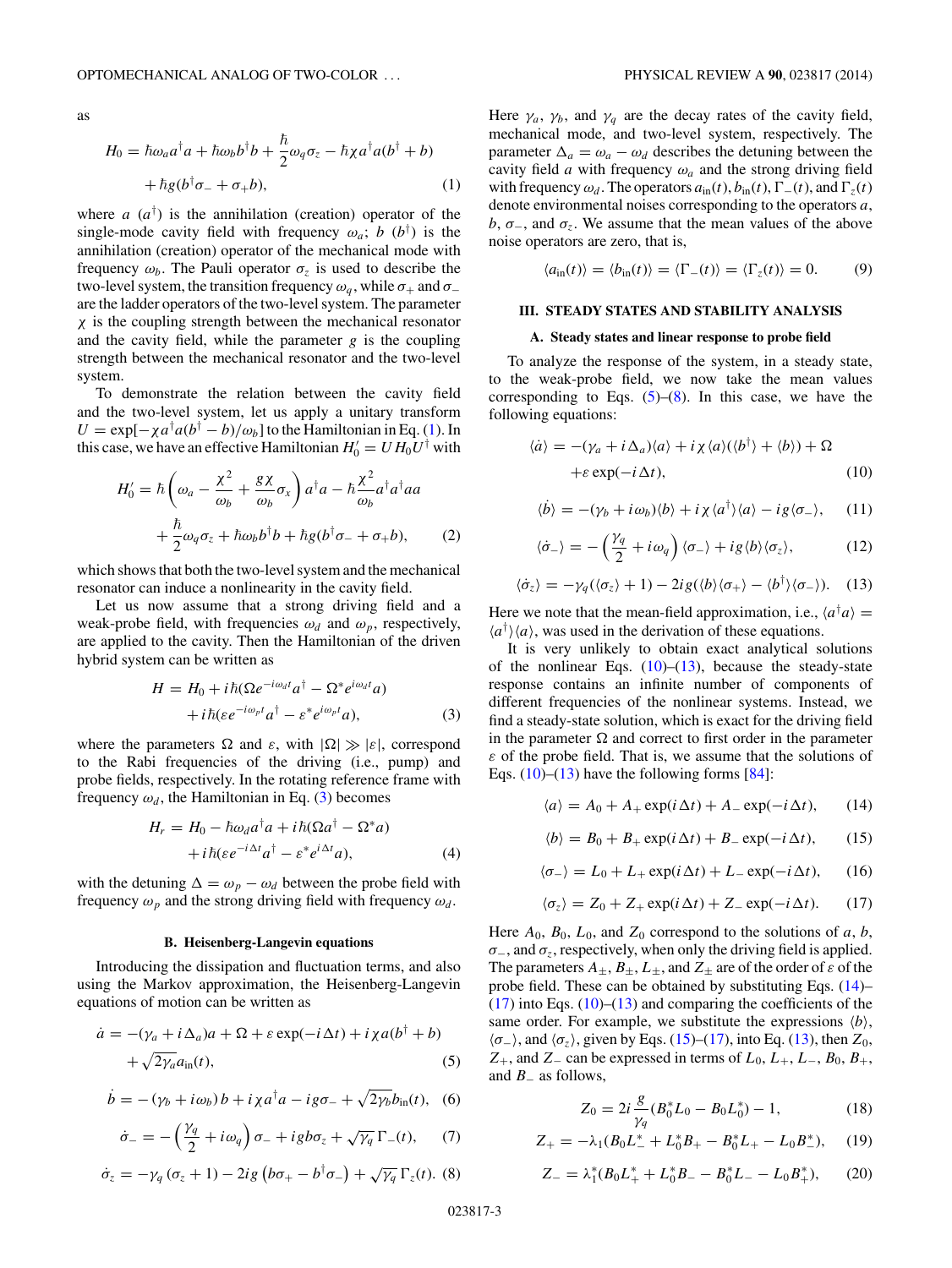$$
L_0 = \frac{2g B_0 Z_0}{2\omega_q - i\gamma_q}.
$$
 (21)

<span id="page-3-0"></span>Since the two-level system is coupled only to the mechanical mode, then the steady-state value  $L_0$  is directly related only to the steady-state value of the mechanical mode and indirectly related to those of the cavity field. We find that  $L_+$  and  $L_-$  can be expressed with  $B_+$  and  $B_-$  as

$$
L_{+} = \lambda_2 B_+ + \lambda_3 B_-^*,\tag{22}
$$

$$
L_{-} = \lambda_{4} B_{-} + \lambda_{5} B_{+}^{*}.
$$
 (23)

Explicit formulas for these and other parameters  $\lambda_i$  (*i* = 2*,*3*,...,*10) are given in the Appendix.

We substitute  $L_0$ , given by Eq.  $(21)$ , into Eq.  $(18)$ , and then obtain the solution

$$
Z_0 = -\frac{\gamma_q^2 + 4\omega_q^2}{\gamma_q^2 + 4\omega_q^2 + 8g^2|B_0|^2}.
$$
 (24)

It is easy to find that the value of  $Z_0$  ranges from  $-1$  to 0. If  $Z_0 = -1$ , then the two-level system is in its ground state. Thus, it is obvious that if the coupling strength *g* is much smaller than the transition frequency  $\omega_a$  of the two-level system, and the phonon number is not very large, then the two-level system is almost in its ground state. We also obtain

$$
B_0 = \frac{\chi |A_0|^2 - gL_0}{\omega_b - i\gamma_b},
$$
\n(25)

$$
B_{+} = \lambda_6 (A_0^* A_+ + A_0 A_-^*), \tag{26}
$$

$$
B_{-} = \lambda_7 (A_0^* A_{-} + A_0 A_{+}^*), \tag{27}
$$

where  $B_0$  is the steady-state value of the mechanical mode. Because of the coupling of the mechanical mode to the twolevel system and the cavity field,  $B_0$  depends both on the steady-state values  $L_0$  of the two-level system and on the steady-state value  $A_0$  of the cavity field.

We now calculate the coefficients of the steady-state value of the cavity field by substituting the expansions of  $\langle a \rangle$ , given by Eq.  $(14)$ , and  $\langle b \rangle$ , given by Eq.  $(15)$ , into Eq.  $(10)$ . Up to first order in the parameter  $\varepsilon$ , we obtain

$$
A_0 = \frac{\Omega}{\gamma_a + i\,\Delta_a - i\,\chi(B_0 + B_0^*)},\tag{28}
$$

which represents the steady-state value of the cavity field assuming a strong driving field. With the help of Eqs. (26)– (28), we also obtain

$$
A_{-} = \frac{\lambda_9 \varepsilon}{\lambda_8 \lambda_9 - \lambda_{10}},\tag{29}
$$

which describes the response of the strongly driven system to the weak-probe field, when the driven system reaches a steady state. Similarly, we also obtain

$$
A_{+} = \frac{i\,\chi(\lambda_6 + \lambda_7^*)A_0^2\varepsilon^*}{\lambda_8^*\lambda_9^* - \lambda_{10}^*},\tag{30}
$$

which describes the four-wave mixing for the driving field and the weak-probe field.

### **B. Stability**

To analyze the stability of the system, we now present the driving field strength  $|\Omega|$  (i.e., the Rabi frequency of the driving field) as a function of the steady value of  $|A_0|$  as follows,

$$
|\Omega| = |A_0| \sqrt{\gamma_a^2 + \left[ \Delta_a - \frac{2\chi^2 \varepsilon_2 |A_0|^2 (\gamma_a^2 + 4\omega_q^2)}{\varepsilon_1^2 + \varepsilon_2^2} \right]^2},
$$
\n(31)

with the parameters  $\varepsilon_1$  and  $\varepsilon_2$  given by

$$
\varepsilon_1 = \gamma_b \left( \gamma_a^2 + 4\omega_q^2 \right) - 2\gamma_a g^2 Z_0, \tag{32}
$$

$$
\varepsilon_2 = \omega_b \left( \gamma_a^2 + 4\omega_q^2 \right) + 4\omega_q g^2 Z_0. \tag{33}
$$

We can conclude from Eq.  $(24)$  that if the coupling strength  $g \ll \omega_q$  and the phonon number are small, then the two-level system has a high possibility of remaining in its ground state. In this case the value of  $Z_0$  is very close to  $-1$  and can be considered constant, then we can see from Eq.  $(31)$  that  $|A_0|$ can have three real solutions under certain conditions.

In Fig. 2, the steady-state photon number  $|A_0|^2$  of the cavity field, corresponding to the steady-state component in Eq. [\(14\)](#page-2-0), is plotted as a function of the driving field strength  $|\Omega|$ . This figure shows the bistable behavior of the cavity field of the hybrid optomechanical system. This result is very similar to that of driven optomechanical systems [\[85\]](#page-10-0). If we change the coupling strength between the phonon and the two-level system, the steady value and bistable behavior change.



FIG. 2. (Color online) The steady-state photon number  $|A_0|^2$  of the cavity field is plotted as a function of the driving field strength  $|\Omega|/(2\pi)$ , assuming  $Z_0 = -0.99$ ,  $g/(2\pi) = 10$  MHz,  $\gamma_a/(2\pi) =$ 4 MHz,  $\omega_q/(2\pi) = \omega_b/(2\pi) = 100$  MHz,  $\gamma_q/(2\pi) = 0.1$  MHz, *γb*/(2*π*) = 1000 Hz,  $Δ<sub>a</sub>/(2π) = 50$  MHz, and  $χ/(2π) = 10$  MHz. Note that the frequency  $\omega_b/(2\pi)$  of the mechanical mode is set to 100 MHz in the numerical calculations shown in all figures.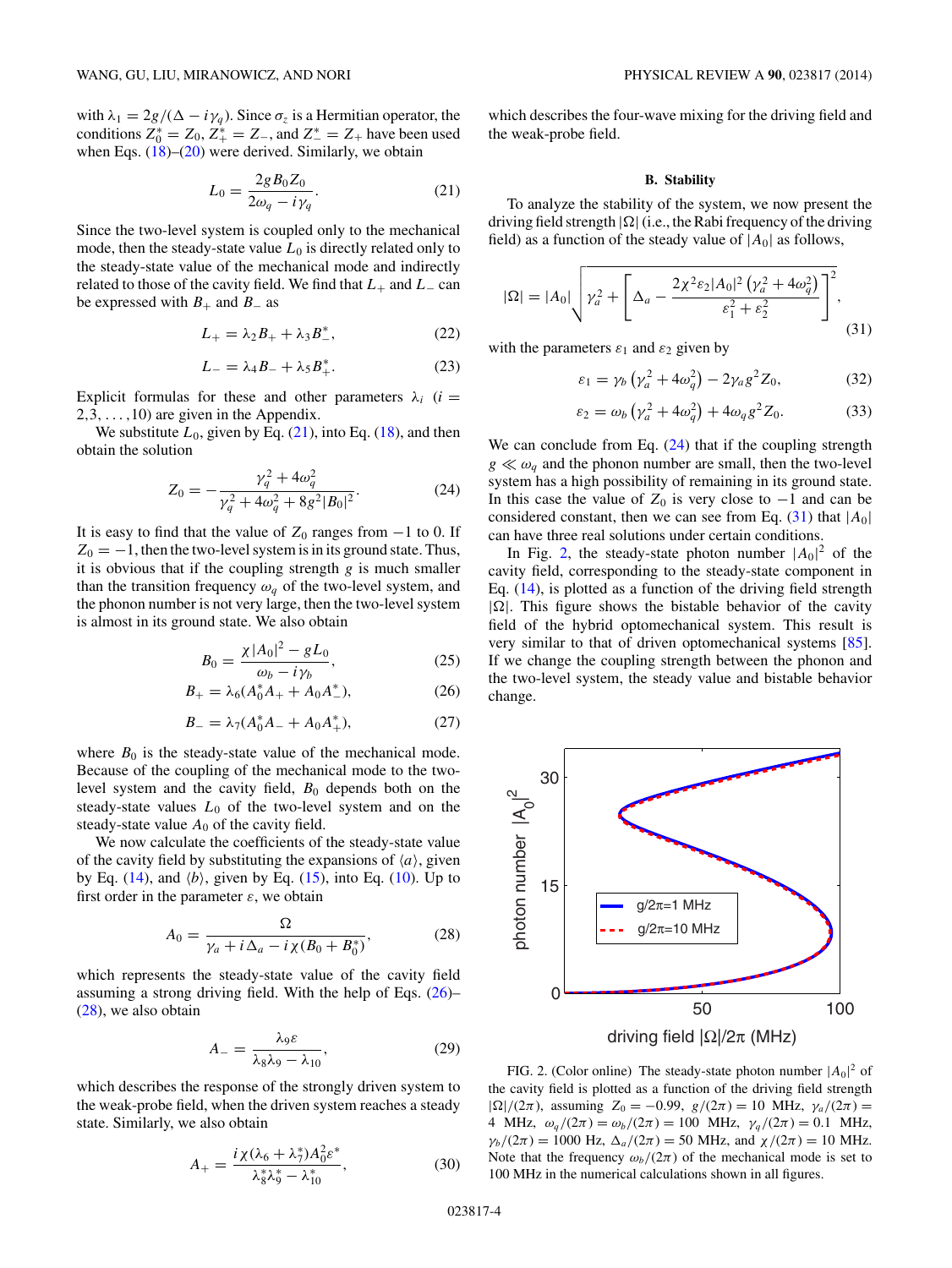<span id="page-4-0"></span>

FIG. 3. (Color online) The steady-state phonon number  $|B_0|^2$  of the mechanical mode is plotted as a function of the driving field strength  $|\Omega|/(2\pi)$ . The other parameters are the same as in Fig. [2,](#page-3-0) except that  $\Delta_a/(2\pi) = 20$  MHz.

The relation between the phonon mode  $B_0$  and the Rabi frequency  $\Omega$  can also be calculated as

$$
|\Omega|^2 = \frac{\left[\gamma_a^2 + (\Delta_a - 2\chi \operatorname{Re} B_0)^2\right] (\varepsilon_4 + i\varepsilon_5) B_0}{i\chi \varepsilon_3}, \quad (34)
$$

with the parameters given by

$$
\varepsilon_3 = \gamma_a^2 + 4\omega_q^2,\tag{35}
$$

$$
\varepsilon_4 = \gamma_b \varepsilon_3 - 2\gamma_a g^2 Z_0,\tag{36}
$$

$$
\varepsilon_5 = \omega_b \varepsilon_3 + 4\omega_q g^2 Z_0. \tag{37}
$$

In Fig. 3, the steady-state phonon number  $|B_0|^2$  of the mechanical mode, corresponding to the steady-state component in Eq. [\(15\)](#page-2-0), is plotted as a function of the Rabi frequency  $|\Omega|$  of the driving field. We find that the phonon bistability can also occur for the mechanical mode in some parameter regimes, and the two-level system has a little effect on the bistability. From Eqs.  $(31)$  and  $(34)$ , if the variation of  $Z_0$ cannot be ignored, we find that both  $|A_0|$  and  $|B_0|$  can have at most five real solutions, so both the photon and phonon modes can show multistability under certain conditions. According to our numerical calculations shown in Figs. [2](#page-3-0) and 3, if the coupling strength *g* is much smaller than  $\omega_b$  (or  $\omega_a$ ), the photon and phonon modes only exhibit the bistable behavior, and no multistability. We note that multistability can occur when the coupling between the two-level system and the phonon modes become very strong or ultrastrong. This coupling might not be easy to produce using natural qubits. However, they might become possible using an artificial two-level system, e.g., when the mechanical mode is coupled to a superconducting qubit instead of an intrinsic natural two-level defect.

# **IV. ELECTROMAGNETICALLY INDUCED TRANSPARENCY**

We now study the transmission of a weak-probe field through an optomechanical system which is coupled to a two-level system. Using the input-output theory [\[86\]](#page-10-0)

$$
\langle a_{\text{out}} \rangle + \frac{\Omega}{\sqrt{2\gamma_a}} + \frac{\varepsilon}{\sqrt{2\gamma_a}} e^{-i\Delta t} = \sqrt{2\gamma_a} \langle a \rangle, \tag{38}
$$

the output of the cavity field can be obtained as

$$
\langle a_{\text{out}} \rangle = A_d + A_s \varepsilon e^{-i\Delta t} + A_{\text{as}} \varepsilon^* e^{i\Delta t},\tag{39}
$$

with coefficients

$$
A_d = \sqrt{2\gamma_a} A_0 - \frac{\Omega}{\sqrt{2\gamma_a}},\tag{40}
$$

$$
A_s = \frac{\sqrt{2\gamma_a}}{\varepsilon} A_- - \frac{1}{\sqrt{2\gamma_a}},\tag{41}
$$

$$
A_{\rm as} = \frac{\sqrt{2\gamma_a}}{\varepsilon^*} A_+.
$$
 (42)

Here  $A_0$  and  $A_{\pm}$  are given by Eqs. [\(28\)](#page-3-0)–[\(30\)](#page-3-0);  $A_d$  is the output responding to the driving (or control) field with frequency  $\omega_d$ ,  $A_s$  is the output corresponding to the probe field with frequency  $\omega_p$  (Stokes frequency), and  $A_{\text{as}}$  represents the fourwave mixing frequency  $2\omega_d - \omega_p$  (anti-Stokes frequency). We redefine the output field at the frequency  $\omega_p$  of the probe field as  $\varepsilon_T = 2\gamma_a A_-/\varepsilon$  with the real and imaginary parts  $\mu_p =$ *γa*(*A*<sub>−</sub> + *A*<sup>\*</sup>)/*ε* and *ν<sub>p</sub>* = *γa*(*A*<sub>−</sub> − *A*<sup>\*</sup>)/(*iε*). It is clear that  $\mu_p$  and  $\nu_p$  describe absorption and dispersion to the probe field.

For convenience, let us assume that  $\varepsilon = \sqrt{2\gamma_a P_s/\hbar \omega_p}$  is real. Here  $P_s$  is defined as the input power of the probe field. Then the output power at the Stokes frequency relative to the input power  $P_s$  is

$$
G_s = \frac{\hbar \omega_p |\varepsilon A_s|^2}{P_s} = |\sqrt{2\gamma_a} A_s|^2. \tag{43}
$$

The output power at the anti-Stokes frequency  $2\omega_d - \omega_p$ is [\[87\]](#page-10-0)

$$
G_{\rm as} = \frac{\hbar (2\omega_d - \omega_p)|\varepsilon A_{\rm as}|^2}{P_s} = |\sqrt{2\gamma_a} A_{\rm as}|^2. \tag{44}
$$

In the resolved sideband limit  $\omega_b \gg \gamma_a$ , it is known that the transmission spectrum exhibits an EIT analog in optomechanical systems. These phenomena can be mapped to the  $\Lambda$ -type three-level diagram of atomic systems.

However, when the mechanical resonator of the optomechanical system is coupled to a two-level system, the transmission of the probe field becomes complicated. This is because the Jaynes-Cummings coupling between the two-level system and the mechanical resonator can lead to dressed states, which have a more complicated energy structure. This usually leads to a more complicated absorption of a weak-probe field by a hybrid system, and can be referred to as an EIT in a multilevel atom system [\[88–90\]](#page-10-0).

In order to better understand the physical meaning of these results, let us use the single-photon and single-phonon excitations as an example to illustrate the nature of photon transmission in this hybrid system (see Fig. [4\)](#page-5-0). The energylevel diagram for the EIT analog in optomechanical systems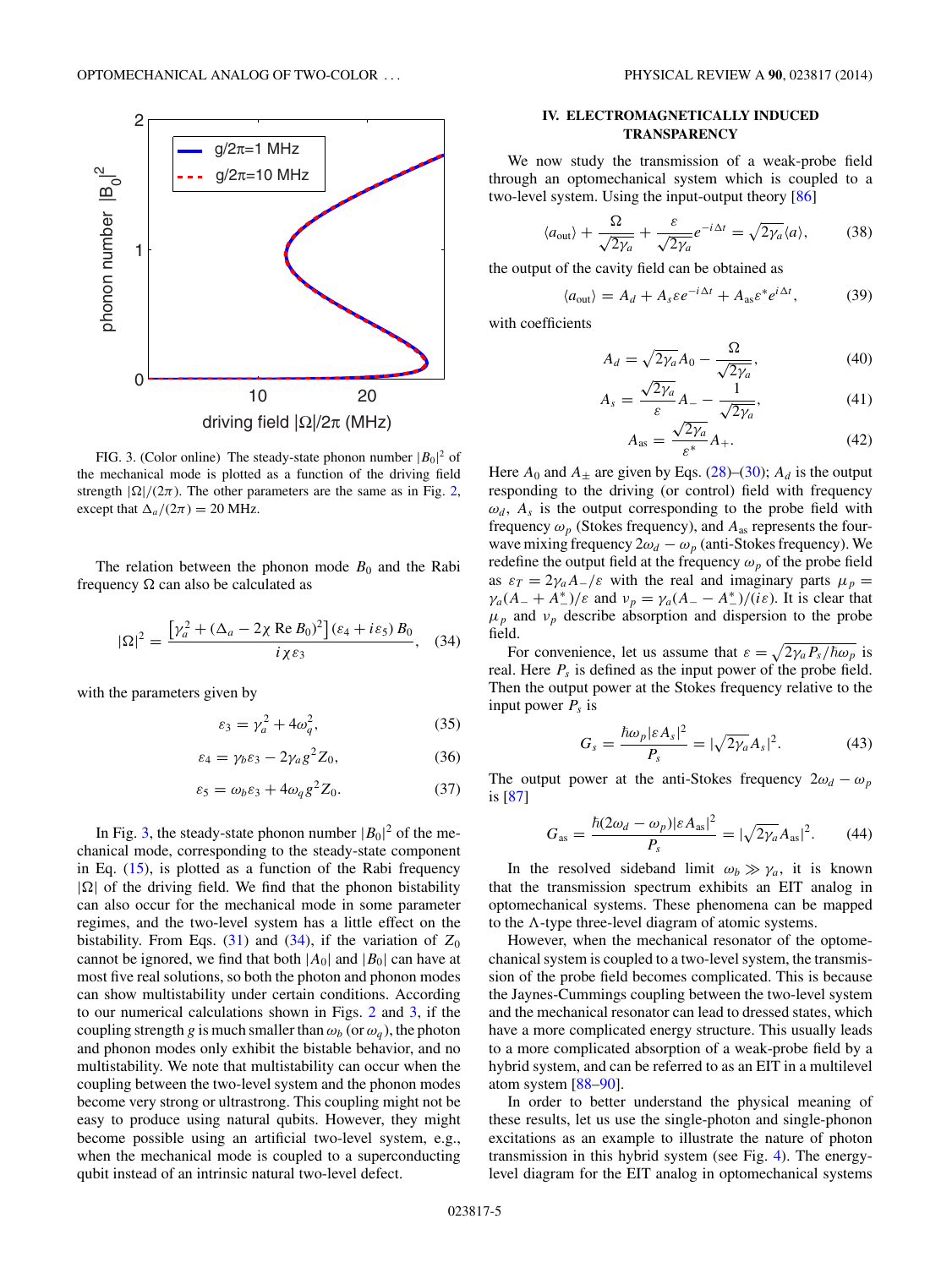<span id="page-5-0"></span>

FIG. 4. (Color online) Schematic diagram for the interaction between the hybrid system with the driving (control) and probe fields with a single-particle excitation. The driving field is applied to make a single-phonon transition from the phonon vacuum state  $|0_b\rangle$  to the single-phonon state  $|1_b\rangle$ . The probe field is used to measure the transition when the population of the mechanical mode is not changed. The  $\Lambda$ -type three energy levels in the hybrid optomechanical system occur in the case  $\Delta_a = \omega_b$ . Here  $|1_b \pm \rangle = (|1_b, g \rangle \pm |0_b, e \rangle)/\sqrt{2}$ correspond to the dressed states between the single-phonon state and the two-level system for  $\omega_b = \omega_q$ .

can be understood as in Ref. [\[60\]](#page-9-0): the  $\Lambda$ -type three-level systems formed by three states  $|0_a, 0_b\rangle$ ,  $|0_a, 1_b\rangle$ , and  $|1_a, 0_b\rangle$ . Here the subscripts *a* and *b* denote the photon and phonon states, respectively. However, when a two-level system is coupled to the mechanical resonator, the state  $|0_a, 1_b\rangle$  is split into two states  $|0_a, 1_b+\rangle$  and  $|0_a, 1_b-\rangle$ . Here  $|1_b\pm\rangle$  denote the dressed states [\[91\]](#page-10-0) formed by the single-phonon state and the two-level system, e.g.,  $|1_b \pm \rangle = (|1_b, g \rangle \pm |0_b, e \rangle)/\sqrt{2}$  for  $\omega_b = \omega_q$ . This splitting of the single-phonon state significantly affects the photon transmission if the detuning between the cavity field and the driving field resonant with the frequency of the mechanical resonator, i.e.,  $\Delta_a = \omega_b$ . Clearly this splitting leads to two transparency windows, which coincide well with the numerical calculation shown in Fig. 5 and described below. The case of multiphonon excitations is very similar to the single-phonon excitation, but the splitting width of the transparency windows becomes wider. Moreover, the nonlinear coupling between the cavity field and mechanical resonator makes the transmission spectrum more complicated when the excitation numbers of the photon and phonon are increased.

Figures  $5(a)$  and  $5(b)$  show, respectively, the absorption and dispersion of the probe field for different values of the coupling strength *g* between the mechanical resonator and the two-level system. These figures show a familiar transparency window of the optomechanical system, which can occur when there is no coupling of the two-level system to the mechanical resonator (as shown by the blue solid curves in Fig. 5). However, two transparency windows can occur when the two-level system is coupled to the mechanical resonator (as shown, e.g., by the red dashed curves in Fig. 5). The splitting of these two transparency windows is equal to the splitting width 2*g* that



FIG. 5. (Color online) (a) Absorption  $\mu_p$  and (b) dispersion  $\nu_p$ vs the detuning  $\Delta = \omega_p - \omega_d$  of the probe field in units of the mechanical-mode frequency  $\omega_b$ . In each figure, the curves correspond to different values [0 Hz (blue solid curve) and 10 MHz (red dashed curve)] of the coupling strength  $g/(2\pi)$  between the mechanical resonator and the two-level system. The other parameters are the same as in Fig. [2,](#page-3-0) except  $\Delta_a/(2\pi) = 100$  MHz and  $|\Omega|/(2\pi) = 19.8$  MHz. The blue and red curves describe the properties of the single (standard) and double (or two-color) optomechanical EIT effects, respectively.

results from the Jaynes-Cummings coupling between the twolevel system and the mechanical mode. In Fig. [6,](#page-6-0) the Stokes and anti-Stokes power spectra are plotted as a function of the frequency of the probe field. These spectra also show that the two-level system changes the splitting width of the output spectra at the Stokes and anti-Stokes frequencies.

In addition to the coupling strength *g* between the two-level system and the mechanical resonator, the transition frequency  $\omega_q$  of the two-level system also affects the transmission of the probe field, which will even more clearly show the main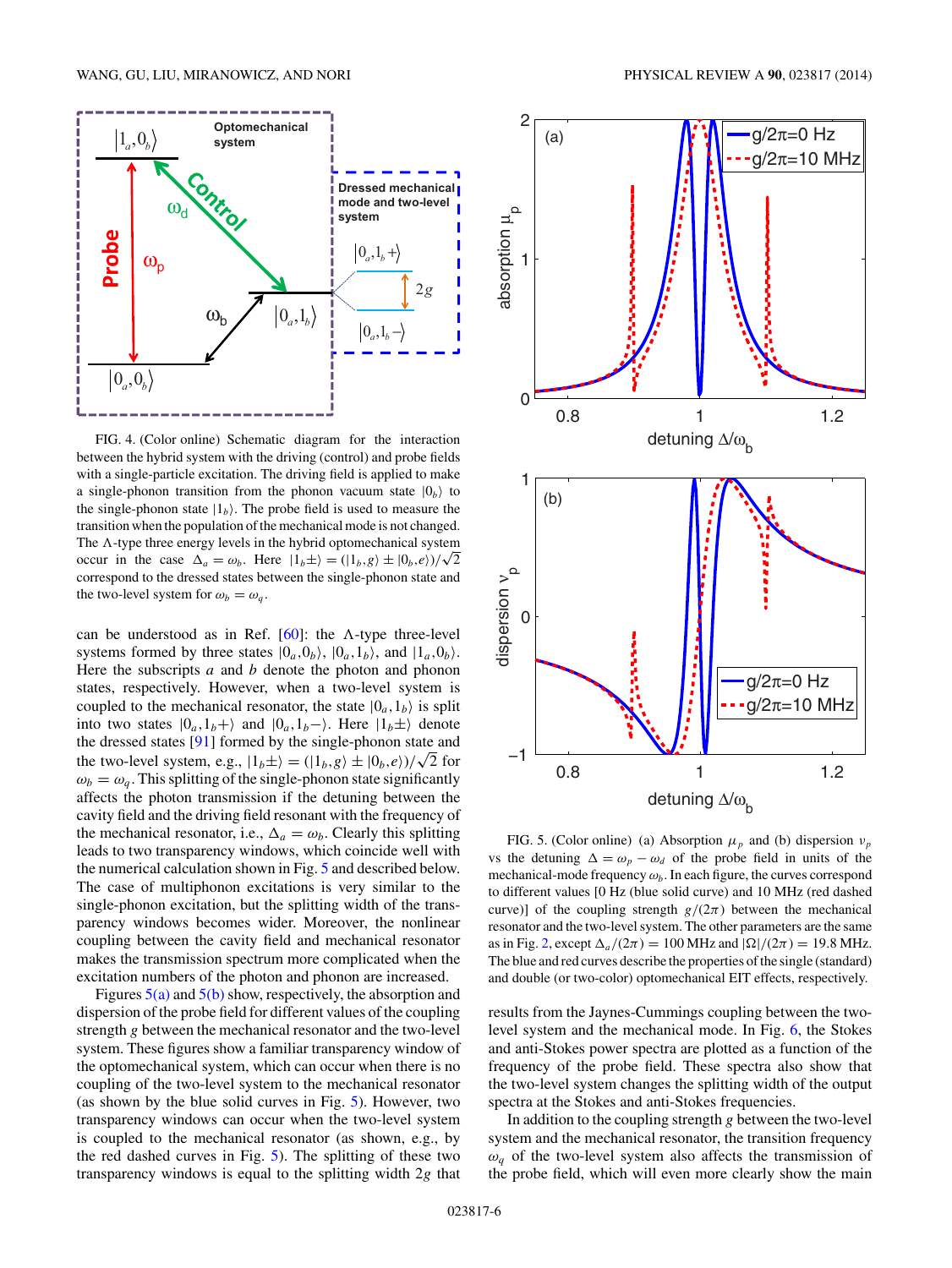<span id="page-6-0"></span>

FIG. 6. (Color online) (a) The Stokes *Gs* and (b) anti-Stokes *G*as spectra of the output of the probe field vs the detuning  $\Delta = \omega_p - \omega_d$ of the probe field in units of the mechanical-mode frequency  $\omega_b$ . The parameters are the same as in Fig. [5.](#page-5-0)

result of our work. That is, we find the optomechanical analog of two-color EIT and demonstrate that two-color EIT can be switched to standard single-color EIT.

In Fig. 7, the absorption spectra of the probe field are plotted as a function of the detuning  $\Delta$  between the probe and driving fields. Different panels of Fig. 7 show the spectra for different values of the transition frequency of the two-level system in comparison to the mechanical-mode frequency. We observe in Fig.  $7(a)$  that there are two nearly symmetric transparency windows [shown also by the red dashed curve in Fig.  $5(a)$ ] when the two-level system resonates with the mechanical resonator. We refer to this effect as the *optomechanical analog of two-color EIT*. However, these two transparency windows become asymmetric when the two-level system is detuned



FIG. 7. (Color online) The absorption  $\mu_p$  of the probe field as a function of the detuning  $\Delta = \omega_p - \omega_d$  between the probe frequency  $\omega_p$  and the driving field frequency  $\omega_d$  for different values of the qubit transition frequency: (a)  $\omega_q/(2\pi) = 100$  MHz, which corresponds to the resonance of  $\omega_q$  with the mechanical-mode frequency  $\omega_b$ , (b)  $\omega_q/(2\pi) = 80$  MHz (i.e.,  $\omega_q < \omega_b$ ), (c)  $\omega_q/(2\pi) = 120$  MHz (i.e.,  $\omega_q > \omega_b$ ), (d)  $\omega_q/(2\pi) = 10$  MHz (i.e.,  $\omega_b - \omega_q \gg g$ ), and (e)  $\omega_q/(2\pi) = 200$  MHz (i.e.,  $\omega_q - \omega_b \gg g$ ). The other parameters are the same as in Fig. [2,](#page-3-0) except  $\Delta_a/(2\pi) = 100$  MHz and  $|\Omega|/(2\pi) =$ 19*.*8 MHz. The absorption spectrum shown in (a) explains the occurrence of the optomechanical analog of two-color EIT. By contrast, the spectra in the other panels exhibit only single transparency windows. In particular, for far detunings shown in (d) and (e), the EIT windows can roughly approximate the symmetric EIT window for the standard optomechanical single-color EIT, when there is no coupling between the mechanical resonator and the qubit, as shown by the blue curve in Fig.  $5(a)$ . Thus, it is seen how to switch between the single- and double-transparency windows simply by tuning the qubit transition frequency in or out of the resonance with the mechanical-mode frequency.

from the mechanical resonator frequency (as shown in other panels of Fig. 7). When the detuning  $|\omega_q - \omega_b|$  becomes much larger than the coupling strength *g*, as in the cases shown in Figs.  $7(d)$  and  $7(e)$ , these two transparency windows combine into one, almost symmetric, window, which is very similar to that of the optomechanical resonator without the qubit, as shown by the blue solid curve in Fig.  $5(a)$ . Thus, it is seen how to switch between one and two transparency windows by changing the transition frequency of the qubit, in particular, how to approach the standard symmetric EIT window in the far-detuning limits for  $|\omega_q - \omega_b| \gg g$ . This change from two-color EIT to single-color EIT, by detuning the qubit transition frequency  $\omega_q$  out of the resonance with the mechanical-mode frequency  $\omega_b$ , can also be observed in other spectra. Our examples include the following: (i) the dispersion spectra in Fig.  $8$ , which can be compared with Fig.  $5(b)$ ,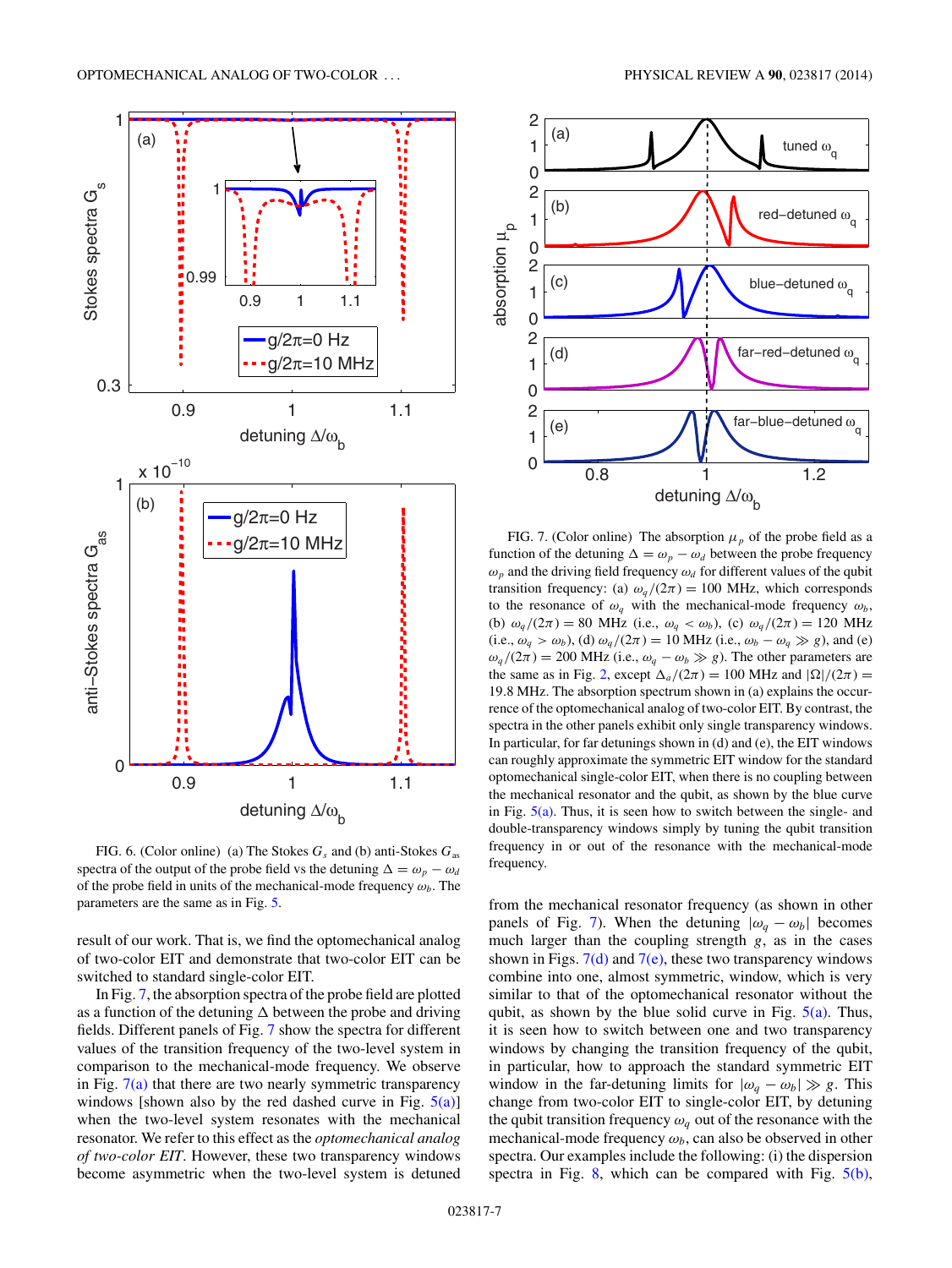<span id="page-7-0"></span>

FIG. 8. (Color online) Same as in Fig. [7](#page-6-0) but for the dispersion spectra  $v_p$  of the probe field.

(ii) the Stokes spectra, i.e., the power spectra of the output at the Stokes frequency, as shown in Fig.  $9(a)$  and to be compared with Fig.  $6(a)$ , and, analogously, (iii) the anti-Stokes spectra presented in Fig. 9(b). This figure can be compared with Fig.  $6(b)$ .

## **V. CONCLUSIONS**

In summary, we have studied the transmission of a probe field through an optomechanical system, consisting of a cavity and a mechanical resonator with a two-level system, for simplicity referred to as a qubit. The qubit might be an intrinsic defect inside the mechanical resonator, a superconducting artificial atom, or another two-level system. We assume that the mechanical resonator is coupled to the qubit via the Jaynes-Cummings interaction and to the cavity field via radiation pressure.

We find that the transmission of the probe field exhibits two transparent windows when the two-level system is resonantly coupled to the mechanical resonator. This is because the interaction between the mechanical resonator and the two-level system might result in two sets of coupling configurations between the controlling field and the mechanical resonator. We consider this effect as an optomechanical analog of two-color EIT (or double EIT), in contrast to the standard optomechanical single-color (or single-window) EIT exhibiting clear differences in the probe-field spectra. Our examples include the absorption, dispersion, Stokes, and anti-Stokes spectra. We demonstrated how to switch between one and two EIT windows by changing the transition frequency of the qubit to be in or out of the resonance with the frequency of the mechanical mode. These features might be used to probe the low-frequency two-level fluctuations inside solid-state systems by using a



FIG. 9. (Color online) (a) The Stokes  $G_s$  and (b) anti-Stokes  $G_{as}$ spectra of the output of the probe field vs the detuning  $\Delta = \omega_p$  −  $\omega_d$ . In each figure, three curves correspond to different transition frequencies of the qubit: (i)  $\omega_q/(2\pi) = 100 \text{ MHz}$  (black solid curve), being in resonance with the mechanical-mode frequency  $\omega_b$ , as shown in Figs. [7\(a\)](#page-6-0) and 8(a), (ii)  $\omega_q/(2\pi) = 80$  MHz (red dashed curve), corresponding to the case of the red-detuned  $\omega_a$  shown in Figs. [7\(b\)](#page-6-0) and 8(b), and (iii)  $\omega_q/(2\pi) = 120$  MHz (blue dashed-dotted curve), corresponding to the case of the blue-detuned  $\omega_q$  shown in Figs. [7\(c\)](#page-6-0) and  $8(c)$ . All the parameters are the same as in the respective Figs. [7](#page-6-0) and 8.

low-frequency mechanical resonator. We note that the control of the transition frequency of the qubit could be realized easier with an artificial two-level system (e.g., a superconducting qubit) rather than with a natural two-level defect.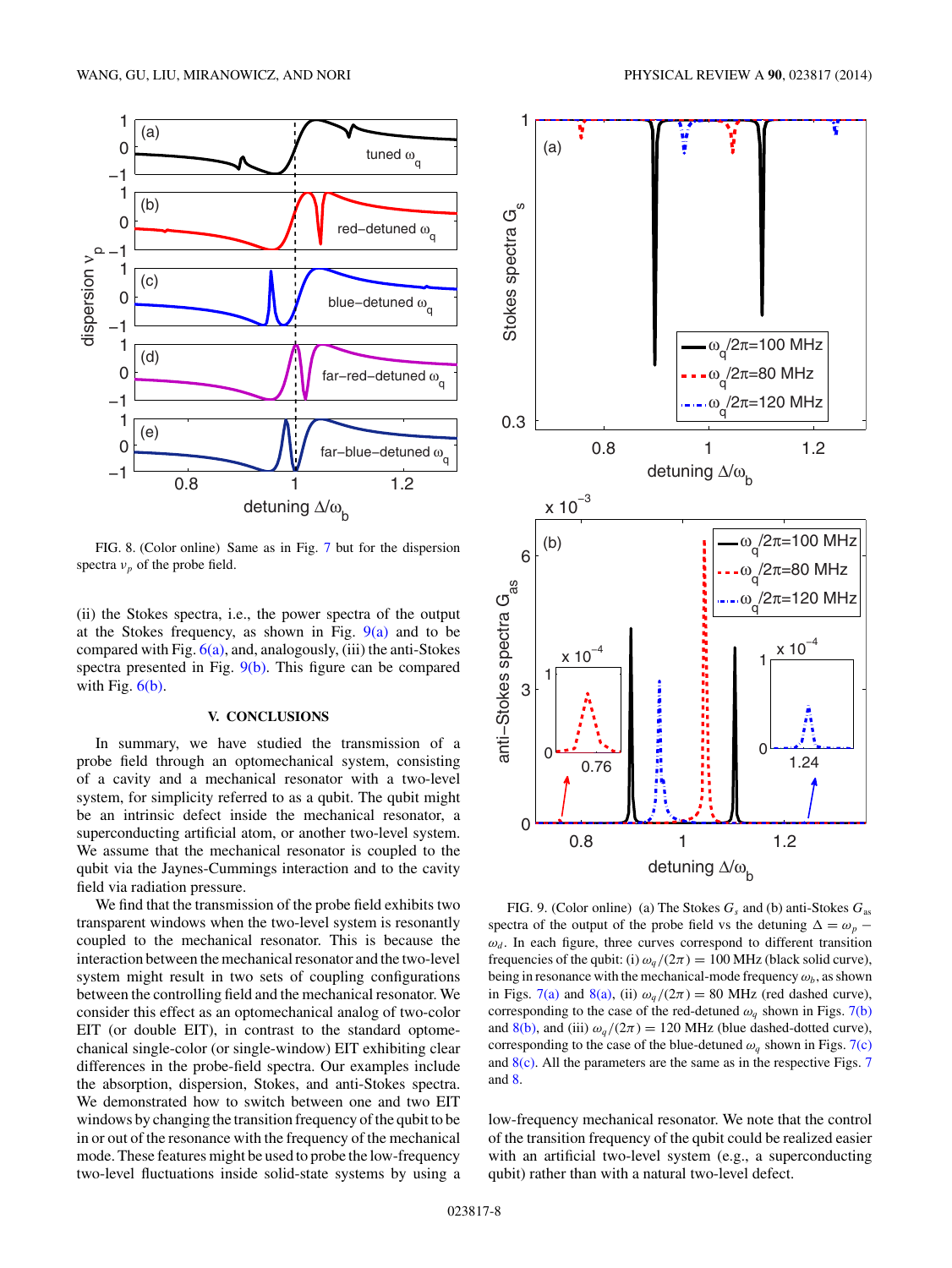<span id="page-8-0"></span>In addition to optical switching, applications of the optomechanical two-color EIT can include the generation of nonclassical states of microwave radiation and/or mechanical resonator, nonlinear wave mixing, cross-phase modulation, wavelength conversion or photon blockade [\[92\]](#page-10-0), in analogy to such applications of the standard optomechanical single-color EIT.

We hope that our study, in particular, the finding of the optomechanical analog of two-color EIT, which can be switched to the standard single-color EIT, might provide a method to control the light transmission through optomechanical systems by using a two-level system and to probe a low-frequency two-level system by using a mechanical resonator. We also mention that since the dressed mechanical mode and the two-level system have the more complicated energy structure when the mechanical mode is coupled to the cavity field, thus, this hybrid system might exhibit other phenomena as in the conventional atomic vapor EIT systems, for example, the EIT in the multilevel atomic systems. These could be explored in the future works [\[92\]](#page-10-0).

### **ACKNOWLEDGMENTS**

We thank Hui Jing and Jieqiao Liao for insightful and informative discussions. Y.X.L. is supported by the National Natural Science Foundation of China under Grants No. 61025022 and No. 61328502, and the National Basic Research Program of China Grant No. 2014CB921401. A.M. is supported by Grant No. DEC-2011/03/B/ST2/01903 of the Polish National Science Centre. F.N. is partially supported by the RIKEN iTHES Project, MURI Center for Dynamic Magneto-Optics, JSPS-RFBR Contract No. 12-02-92100, and Grant-in-Aid for Scientific Research (S).

### **APPENDIX: CALCULATION OF** *A***<sup>+</sup> AND***A***<sup>−</sup>**

From the discussions in Sec. [III,](#page-2-0) one can find the expressions of  $Z_0$ ,  $Z_+$ ,  $Z_ L_0$ ,  $L_+$ , and  $L_-$  in Eqs. [\(18\)](#page-2-0)–[\(23\)](#page-3-0) up to first order in the parameter  $\varepsilon$  of the probe field by equating the coefficients of the same order. Then the corresponding coefficients are found to be

$$
\lambda_2 = \frac{1}{D_3} [ig Z_0 D_1 - g \lambda_1 B_0 L_0^* (i D_1 - g \lambda_1 |B_0|^2)], \quad (A1)
$$

$$
\lambda_3 = i \frac{g \lambda_1 B_0}{D_3} (ig \lambda_1 |B_0|^2 L_0 + ig B_0 Z_0 + D_1 L_0), \quad (A2)
$$

$$
\lambda_4 = \frac{1}{D_3^*} [ig Z_0 D_2 + g \lambda_1^* B_0 L_0^* (i D_2 + g \lambda_1^* |B_0|^2)], \quad \text{(A3)}
$$

$$
\lambda_5 = i \frac{g \lambda_1^* B_0}{D_3^*} (ig \lambda_1^* |B_0|^2 L_0 - ig B_0 Z_0 - D_2 L_0), \quad (A4)
$$

where the parameters  $D_1$ ,  $D_2$ , and  $D_3$  are given by

$$
D_1 = \frac{\gamma_q}{2} - i\omega_q - ig\lambda_1 |B_0|^2 + i\Delta, \qquad (A5)
$$

$$
D_2 = \frac{\gamma_q}{2} - i\omega_q + ig\lambda_1^* |B_0|^2 - i\Delta,\tag{A6}
$$

$$
D_3 = \left(\frac{\gamma_q}{2} + i\Delta\right)^2 - 2ig\lambda_1|B_0|^2\left(\frac{\gamma_q}{2} + i\Delta\right) + \omega_q^2. \quad (A7)
$$

By substituting the expressions of  $\langle b \rangle$ ,  $\langle a \rangle$ , and  $\langle \sigma_-\rangle$  into the equation of motion for the average value of the operator *b*, we obtain the expressions of  $B_0$ ,  $B_+$ , and  $B_-$  in Eqs. [\(25\)](#page-3-0)–[\(27\)](#page-3-0). Here the coefficients  $\lambda_6$  and  $\lambda_7$  are found as

$$
\lambda_6 = \frac{-g\chi\lambda_3 + i\chi D_4}{D_4 D_5 - g^2 \lambda_3 \lambda_5^*},\tag{A8}
$$

$$
\lambda_7 = \frac{-g\chi\lambda_5 + i\chi D_5^*}{D_4^*D_5^* - g^2\lambda_3^*\lambda_5}.
$$
 (A9)

with

$$
D_4 = \gamma_b - i(\omega_b - \Delta + g\lambda_4^*), \tag{A10}
$$

$$
D_5 = \gamma_b + i(\omega_b + \Delta + g\lambda_2). \tag{A11}
$$

Using similar steps as above, we obtain formulas for  $A_0$ ,  $A_-,$ and  $A_{+}$  for the average value of the cavity field, up to first order in the parameter  $\varepsilon$  of the probe field as given, respectively, by Eqs.  $(28)$ – $(30)$  with the parameters

$$
\lambda_8 = \gamma_a + i[\Delta_a - \Delta - \chi B_0 - \chi(\lambda_6^* + \lambda_7)|A_0|^2],
$$
  
\n
$$
\lambda_9 = \gamma_a - i[\Delta_a + \Delta - \chi B_0^* - \chi(\lambda_6^* + \lambda_7)|A_0|^2],
$$
  
\n
$$
\lambda_{10} = \chi^2(\lambda_6^* + \lambda_7)^2|A_0|^4.
$$

It is clear that  $A_0$  represents the steady-state value of the cavity field when the probe field is not applied to the cavity. However, *A*<sup>−</sup> describes the linear response of the system to the probe field, and  $A_+$  describes the four-wave mixing of the probe and driving fields.

- [1] M. P. Blencowe, [Phys. Rep.](http://dx.doi.org/10.1016/j.physrep.2003.12.005) **[395](http://dx.doi.org/10.1016/j.physrep.2003.12.005)**, [159](http://dx.doi.org/10.1016/j.physrep.2003.12.005) [\(2004\)](http://dx.doi.org/10.1016/j.physrep.2003.12.005).
- [2] M. Poot and H. S. J. van der Zant, [Phys. Rep.](http://dx.doi.org/10.1016/j.physrep.2011.12.004) **[511](http://dx.doi.org/10.1016/j.physrep.2011.12.004)**, [273](http://dx.doi.org/10.1016/j.physrep.2011.12.004) [\(2012\)](http://dx.doi.org/10.1016/j.physrep.2011.12.004).
- [3] Z. L. Xiang, S. Ashhab, J. Q. You, and F. Nori, [Rev. Mod. Phys.](http://dx.doi.org/10.1103/RevModPhys.85.623) **[85](http://dx.doi.org/10.1103/RevModPhys.85.623)**, [623](http://dx.doi.org/10.1103/RevModPhys.85.623) [\(2013\)](http://dx.doi.org/10.1103/RevModPhys.85.623).
- [4] E. K. Irish and K. Schwab, [Phys. Rev. B](http://dx.doi.org/10.1103/PhysRevB.68.155311) **[68](http://dx.doi.org/10.1103/PhysRevB.68.155311)**, [155311](http://dx.doi.org/10.1103/PhysRevB.68.155311) [\(2003\)](http://dx.doi.org/10.1103/PhysRevB.68.155311).
- [5] [A. D. Armour, M. P. Blencowe, and K. C. Schwab,](http://dx.doi.org/10.1103/PhysRevLett.88.148301) *Phys. Rev.* Lett. **[88](http://dx.doi.org/10.1103/PhysRevLett.88.148301)**, [148301](http://dx.doi.org/10.1103/PhysRevLett.88.148301) [\(2002\)](http://dx.doi.org/10.1103/PhysRevLett.88.148301).
- [6] [A. T. Sornborger, A. N. Cleland, and M. R. Geller,](http://dx.doi.org/10.1103/PhysRevA.70.052315) *Phys. Rev.* A **[70](http://dx.doi.org/10.1103/PhysRevA.70.052315)**, [052315](http://dx.doi.org/10.1103/PhysRevA.70.052315) [\(2004\)](http://dx.doi.org/10.1103/PhysRevA.70.052315).
- [7] P. Zhang, Y. D. Wang, and C. P. Sun, [Phys. Rev. Lett.](http://dx.doi.org/10.1103/PhysRevLett.95.097204) **[95](http://dx.doi.org/10.1103/PhysRevLett.95.097204)**, [097204](http://dx.doi.org/10.1103/PhysRevLett.95.097204) [\(2005\)](http://dx.doi.org/10.1103/PhysRevLett.95.097204).
- [8] L. Tian, [Phys. Rev. B](http://dx.doi.org/10.1103/PhysRevB.79.193407) **[79](http://dx.doi.org/10.1103/PhysRevB.79.193407)**, [193407](http://dx.doi.org/10.1103/PhysRevB.79.193407) [\(2009\)](http://dx.doi.org/10.1103/PhysRevB.79.193407).
- [9] A. N. Cleland and M. R. Geller, [Phys. Rev. Lett.](http://dx.doi.org/10.1103/PhysRevLett.93.070501) **[93](http://dx.doi.org/10.1103/PhysRevLett.93.070501)**, [070501](http://dx.doi.org/10.1103/PhysRevLett.93.070501) [\(2004\)](http://dx.doi.org/10.1103/PhysRevLett.93.070501); M. R. Geller and A. N. Cleland, [Phys. Rev. A](http://dx.doi.org/10.1103/PhysRevA.71.032311) **[71](http://dx.doi.org/10.1103/PhysRevA.71.032311)**, [032311](http://dx.doi.org/10.1103/PhysRevA.71.032311) [\(2005\)](http://dx.doi.org/10.1103/PhysRevA.71.032311).
- [10] L. Tian, *[Phys. Rev. B](http://dx.doi.org/10.1103/PhysRevB.72.195411)* **[72](http://dx.doi.org/10.1103/PhysRevB.72.195411)**, [195411](http://dx.doi.org/10.1103/PhysRevB.72.195411) [\(2005\)](http://dx.doi.org/10.1103/PhysRevB.72.195411).
- [11] L. F. Wei, Y. X. Liu, C. P. Sun, and F. Nori, [Phys. Rev. Lett.](http://dx.doi.org/10.1103/PhysRevLett.97.237201) **[97](http://dx.doi.org/10.1103/PhysRevLett.97.237201)**, [237201](http://dx.doi.org/10.1103/PhysRevLett.97.237201) [\(2006\)](http://dx.doi.org/10.1103/PhysRevLett.97.237201).
- [12] Y. X. Liu, A. Miranowicz, Y. B. Gao, J. Bajer, C. P. Sun, and F. Nori, [Phys. Rev. A](http://dx.doi.org/10.1103/PhysRevA.82.032101) **[82](http://dx.doi.org/10.1103/PhysRevA.82.032101)**, [032101](http://dx.doi.org/10.1103/PhysRevA.82.032101) [\(2010\)](http://dx.doi.org/10.1103/PhysRevA.82.032101).
- [13] M. D. LaHaye, J. Suh, P. M. Echternach, K. C. Schwab, and M. L. Roukes, [Nature \(London\)](http://dx.doi.org/10.1038/nature08093) **[459](http://dx.doi.org/10.1038/nature08093)**, [960](http://dx.doi.org/10.1038/nature08093) [\(2009\)](http://dx.doi.org/10.1038/nature08093).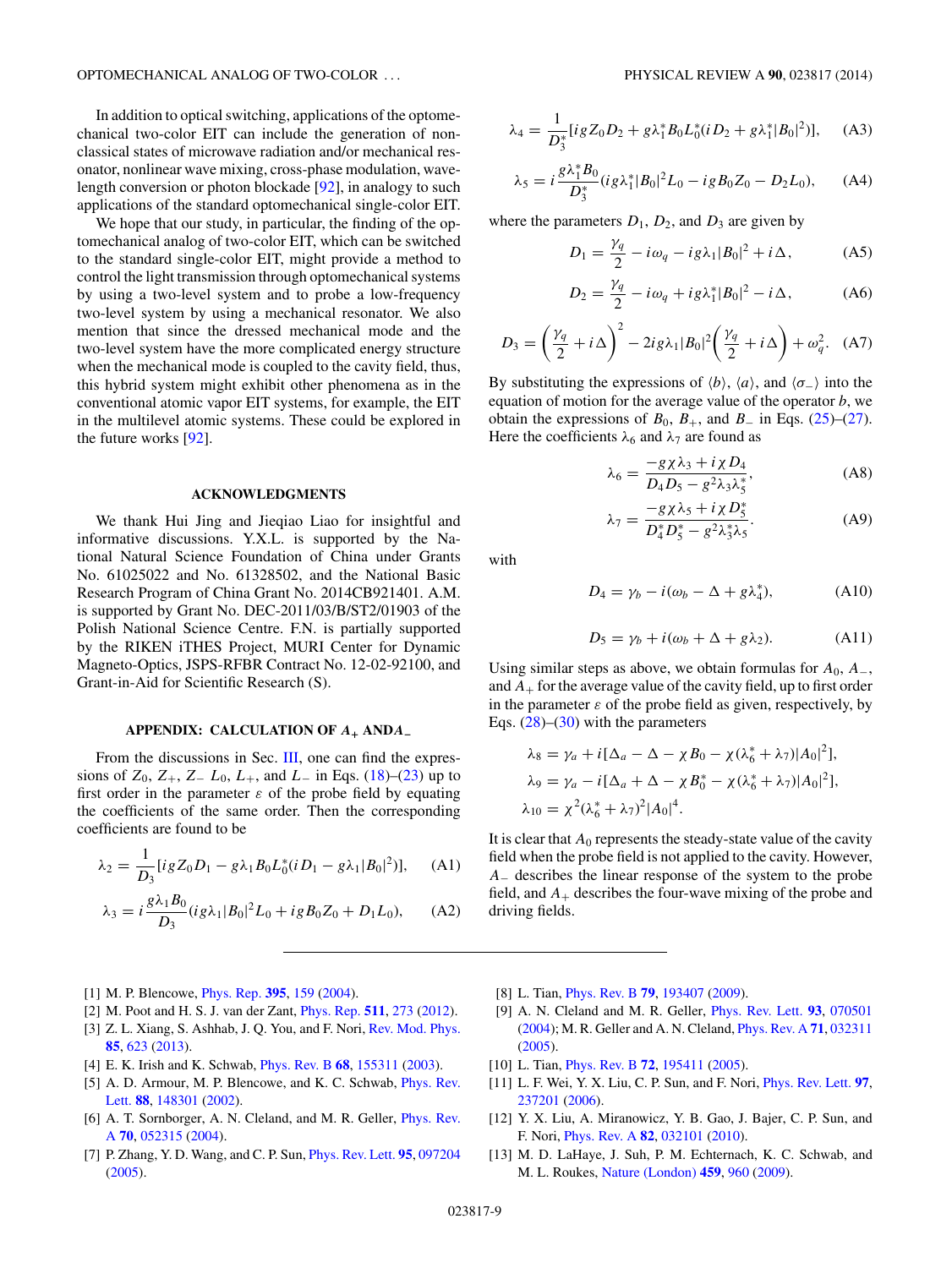- <span id="page-9-0"></span>[14] F. Xue, Y. X. Liu, C. P. Sun, and F. Nori, [Phys. Rev. B](http://dx.doi.org/10.1103/PhysRevB.76.064305) **[76](http://dx.doi.org/10.1103/PhysRevB.76.064305)**, [064305](http://dx.doi.org/10.1103/PhysRevB.76.064305) [\(2007\)](http://dx.doi.org/10.1103/PhysRevB.76.064305).
- [15] F. Xue, Y. D. Wang, Y. X. Liu, and F. Nori, [Phys. Rev. B](http://dx.doi.org/10.1103/PhysRevB.76.205302) **[76](http://dx.doi.org/10.1103/PhysRevB.76.205302)**, [205302](http://dx.doi.org/10.1103/PhysRevB.76.205302) [\(2007\)](http://dx.doi.org/10.1103/PhysRevB.76.205302).
- [16] Y. Li, Y.-D. Wang, F. Xue, and C. Bruder, [Phys. Rev. B](http://dx.doi.org/10.1103/PhysRevB.78.134301) **[78](http://dx.doi.org/10.1103/PhysRevB.78.134301)**, [134301](http://dx.doi.org/10.1103/PhysRevB.78.134301) [\(2008\)](http://dx.doi.org/10.1103/PhysRevB.78.134301).
- [17] T. Rocheleau, T. Ndukum, C. Macklin, J. B. Hertzberg, A. A. Clerk, and K. C. Schwab, [Nature \(London\)](http://dx.doi.org/10.1038/nature08681) **[463](http://dx.doi.org/10.1038/nature08681)**, [72](http://dx.doi.org/10.1038/nature08681) [\(2010\)](http://dx.doi.org/10.1038/nature08681).
- [18] J. B. Hertzberg, T. Rocheleau, T. Ndukum, M. Savva, A. A. Clerk, and K. C. Schwab, [Nat. Phys.](http://dx.doi.org/10.1038/nphys1479) **[6](http://dx.doi.org/10.1038/nphys1479)**, [213](http://dx.doi.org/10.1038/nphys1479) [\(2010\)](http://dx.doi.org/10.1038/nphys1479).
- [19] F. Massel, T. T. Heikkila, J.-M. Pirkkalainen, S. U. Cho, ¨ H. Saloniemi, P. J. Hakonen, and M. A. Sillanpää, Nature (London) **[480](http://dx.doi.org/10.1038/nature10628)**, [351](http://dx.doi.org/10.1038/nature10628) [\(2011\)](http://dx.doi.org/10.1038/nature10628).
- [20] T. J. Kippenberg and K. J. Vahala, [Science](http://dx.doi.org/10.1126/science.1156032) **[321](http://dx.doi.org/10.1126/science.1156032)**, [1172](http://dx.doi.org/10.1126/science.1156032) [\(2008\)](http://dx.doi.org/10.1126/science.1156032).
- [21] M. Aspelmeyer, S. Gröblacher, K. Hammerer, and N. Kiesel, J. Opt. Soc. Am. B **[27](http://dx.doi.org/10.1364/JOSAB.27.00A189)**, [A189](http://dx.doi.org/10.1364/JOSAB.27.00A189) [\(2010\)](http://dx.doi.org/10.1364/JOSAB.27.00A189).
- [22] [M. Aspelmeyer, P. Meystre, and K. Schwab,](http://dx.doi.org/10.1063/PT.3.1640) [Phys. Today](http://dx.doi.org/10.1063/PT.3.1640) **[65](http://dx.doi.org/10.1063/PT.3.1640)**(7), 29 [\(2012\)](http://dx.doi.org/10.1063/PT.3.1640).
- [23] M. Aspelmeyer, T. J. Kippenberg, and F. Marquardt, [arXiv:1303.0733.](http://arxiv.org/abs/arXiv:1303.0733)
- [24] O. Arcizet, V. Jacques, A. Siria, P. Poncharal, P. Vincent, and S. Seidelin, [Nat. Phys.](http://dx.doi.org/10.1038/nphys2070) **[7](http://dx.doi.org/10.1038/nphys2070)**, [879](http://dx.doi.org/10.1038/nphys2070) [\(2011\)](http://dx.doi.org/10.1038/nphys2070).
- [25] S. Kolkowitz, A. C. B. Jayich, Q. P. Unterreithmeier, S. D. Bennett, P. Rabl, J. G. E. Harris, and M. D. Lukin, [Science](http://dx.doi.org/10.1126/science.1216821) **[335](http://dx.doi.org/10.1126/science.1216821)**, [1603](http://dx.doi.org/10.1126/science.1216821) [\(2012\)](http://dx.doi.org/10.1126/science.1216821).
- [26] S. D. Bennett, N. Y. Yao, J. Otterbach, P. Zoller, P. Rabl, and M. D. Lukin, [Phys. Rev. Lett.](http://dx.doi.org/10.1103/PhysRevLett.110.156402) **[110](http://dx.doi.org/10.1103/PhysRevLett.110.156402)**, [156402](http://dx.doi.org/10.1103/PhysRevLett.110.156402) [\(2013\)](http://dx.doi.org/10.1103/PhysRevLett.110.156402).
- [27] [D. Rugar, R. Budakian, H. J. Mamin, and B. W. Chui,](http://dx.doi.org/10.1038/nature02658) Nature (London) **[430](http://dx.doi.org/10.1038/nature02658)**, [329](http://dx.doi.org/10.1038/nature02658) [\(2004\)](http://dx.doi.org/10.1038/nature02658).
- [28] L. Tian, [Phys. Rev. B](http://dx.doi.org/10.1103/PhysRevB.84.035417) **[84](http://dx.doi.org/10.1103/PhysRevB.84.035417)**, [035417](http://dx.doi.org/10.1103/PhysRevB.84.035417) [\(2011\)](http://dx.doi.org/10.1103/PhysRevB.84.035417).
- [29] G. J. Grabovskij, T. Peichel, J. Lisenfeld, G. Weiss, and A. V. Ustinov, [Science](http://dx.doi.org/10.1126/science.1226487) **[338](http://dx.doi.org/10.1126/science.1226487)**, [232](http://dx.doi.org/10.1126/science.1226487) [\(2012\)](http://dx.doi.org/10.1126/science.1226487).
- [30] [N. Didier, S. Pugnetti, Y. M. Blanter, and R. Fazio,](http://dx.doi.org/10.1103/PhysRevB.84.054503) *Phys. Rev.* B **[84](http://dx.doi.org/10.1103/PhysRevB.84.054503)**, [054503](http://dx.doi.org/10.1103/PhysRevB.84.054503) [\(2011\)](http://dx.doi.org/10.1103/PhysRevB.84.054503).
- [31] A. D. O'Connell, M. Hofheinz, M. Ansmann, R. C. Bialczak, M. Lenander, E. Lucero, M. Neeley, D. Sank, H. Wang, M. [Weides, J. Wenner, J. M. Martinis, and A. N. Cleland,](http://dx.doi.org/10.1038/nature08967) Nature (London) **[464](http://dx.doi.org/10.1038/nature08967)**, [697](http://dx.doi.org/10.1038/nature08967) [\(2010\)](http://dx.doi.org/10.1038/nature08967).
- [32] J. D. Teufel, T. Donner, D. Li, J. W. Harlow, M. S. Allman, K. Cicak, A. J. Sirois, J. D. Whittaker, K. W. Lehnert, and R. W. Simmonds, [Nature \(London\)](http://dx.doi.org/10.1038/nature10261) **[475](http://dx.doi.org/10.1038/nature10261)**, [359](http://dx.doi.org/10.1038/nature10261) [\(2011\)](http://dx.doi.org/10.1038/nature10261).
- [33] J. Chan, T. P. M. Alegre, A. H. Safavi-Naeini, J. T. Hill, A. Krause, S. Groblacher, M. Aspelmeyer, and O. Painter, [Nature \(London\)](http://dx.doi.org/10.1038/nature10461) **[478](http://dx.doi.org/10.1038/nature10461)**, [89](http://dx.doi.org/10.1038/nature10461) [\(2011\)](http://dx.doi.org/10.1038/nature10461).
- [34] E. Verhagen, S. Deleglise, S. Weis, A. Schliesser, and T. J. Kippenberg, [Nature \(London\)](http://dx.doi.org/10.1038/nature10787) **[482](http://dx.doi.org/10.1038/nature10787)**, [63](http://dx.doi.org/10.1038/nature10787) [\(2012\)](http://dx.doi.org/10.1038/nature10787).
- [35] C. P. Sun, L. F. Wei, Y. X. Liu, and F. Nori, [Phys. Rev. A](http://dx.doi.org/10.1103/PhysRevA.73.022318) **[73](http://dx.doi.org/10.1103/PhysRevA.73.022318)**, [022318](http://dx.doi.org/10.1103/PhysRevA.73.022318) [\(2006\)](http://dx.doi.org/10.1103/PhysRevA.73.022318).
- [36] J.-M. Pirkkalainen, S. U. Cho, J. Li, G. S. Paraoanu, P. J. Hakonen, and M. A. Sillanpää, [Nature \(London\)](http://dx.doi.org/10.1038/nature11821) [494](http://dx.doi.org/10.1038/nature11821), [211](http://dx.doi.org/10.1038/nature11821) [\(2013\)](http://dx.doi.org/10.1038/nature11821).
- [37] M. Gao, Y. X. Liu, and X. B. Wang, [Phys. Rev. A](http://dx.doi.org/10.1103/PhysRevA.83.022309) **[83](http://dx.doi.org/10.1103/PhysRevA.83.022309)**, [022309](http://dx.doi.org/10.1103/PhysRevA.83.022309) [\(2011\)](http://dx.doi.org/10.1103/PhysRevA.83.022309).
- [38] L. Tian and H. Wang, [Phys. Rev. A](http://dx.doi.org/10.1103/PhysRevA.82.053806) **[82](http://dx.doi.org/10.1103/PhysRevA.82.053806)**, [053806](http://dx.doi.org/10.1103/PhysRevA.82.053806) [\(2010\)](http://dx.doi.org/10.1103/PhysRevA.82.053806).
- [39] Y. D. Wang and A. A. Clerk, [Phys. Rev. Lett.](http://dx.doi.org/10.1103/PhysRevLett.108.153603) **[108](http://dx.doi.org/10.1103/PhysRevLett.108.153603)**, [153603](http://dx.doi.org/10.1103/PhysRevLett.108.153603) [\(2012\)](http://dx.doi.org/10.1103/PhysRevLett.108.153603).
- [40] L. Tian, [Phys. Rev. Lett.](http://dx.doi.org/10.1103/PhysRevLett.108.153604) **[108](http://dx.doi.org/10.1103/PhysRevLett.108.153604)**, [153604](http://dx.doi.org/10.1103/PhysRevLett.108.153604) [\(2012\)](http://dx.doi.org/10.1103/PhysRevLett.108.153604).
- [41] [J. T. Hill, A. H. Safavi-Naeini, J. Chan, and O. Painter,](http://dx.doi.org/10.1038/ncomms2201) Nat. Commun. **[3](http://dx.doi.org/10.1038/ncomms2201)**, [1196](http://dx.doi.org/10.1038/ncomms2201) [\(2012\)](http://dx.doi.org/10.1038/ncomms2201).
- [42] C. H. Dong, V. Fiore, M. C. Kuzyk, and H. Wang, [Science](http://dx.doi.org/10.1126/science.1228370) **[338](http://dx.doi.org/10.1126/science.1228370)**, [1609](http://dx.doi.org/10.1126/science.1228370) [\(2012\)](http://dx.doi.org/10.1126/science.1228370).
- [43] J. Bochmann, A. Vainsencher, D. Awschalom, and A. N. Cleland, [Nat. Phys.](http://dx.doi.org/10.1038/nphys2748) **[9](http://dx.doi.org/10.1038/nphys2748)**, [712](http://dx.doi.org/10.1038/nphys2748) [\(2013\)](http://dx.doi.org/10.1038/nphys2748).
- [44] X.-Y. Lü, W.-M. Zhang, S. Ashhab, Y. Wu, and F. Nori, Sci. Rep. **[3](http://dx.doi.org/10.1038/srep02943)**, [2943](http://dx.doi.org/10.1038/srep02943) [\(2013\)](http://dx.doi.org/10.1038/srep02943).
- [45] B. Yurke and D. Stoler, [Phys. Rev. Lett.](http://dx.doi.org/10.1103/PhysRevLett.57.13) **[57](http://dx.doi.org/10.1103/PhysRevLett.57.13)**, [13](http://dx.doi.org/10.1103/PhysRevLett.57.13) [\(1986\)](http://dx.doi.org/10.1103/PhysRevLett.57.13); P. Tombesi and A. Mecozzi, [J. Opt. Soc. Am. B](http://dx.doi.org/10.1364/JOSAB.4.001700) **[4](http://dx.doi.org/10.1364/JOSAB.4.001700)**, [1700](http://dx.doi.org/10.1364/JOSAB.4.001700) [\(1987\)](http://dx.doi.org/10.1364/JOSAB.4.001700).
- [46] A. Miranowicz, R. Tanas, and S. Kielich, [Quantum Opt.](http://dx.doi.org/10.1088/0954-8998/2/3/006) [2](http://dx.doi.org/10.1088/0954-8998/2/3/006), [253](http://dx.doi.org/10.1088/0954-8998/2/3/006) [\(1990\)](http://dx.doi.org/10.1088/0954-8998/2/3/006); R. Tanas, Ts. Gantsog, A. Miranowicz, and S. Kielich, ´ [J. Opt. Soc. Am. B](http://dx.doi.org/10.1364/JOSAB.8.001576) **[8](http://dx.doi.org/10.1364/JOSAB.8.001576)**, [1576](http://dx.doi.org/10.1364/JOSAB.8.001576) [\(1991\)](http://dx.doi.org/10.1364/JOSAB.8.001576).
- [47] A. Nunnenkamp, K. Borkje, and S. M. Girvin, [Phys. Rev. Lett.](http://dx.doi.org/10.1103/PhysRevLett.107.063602) **[107](http://dx.doi.org/10.1103/PhysRevLett.107.063602)**, [063602](http://dx.doi.org/10.1103/PhysRevLett.107.063602) [\(2011\)](http://dx.doi.org/10.1103/PhysRevLett.107.063602).
- [48] B. He, [Phys. Rev. A](http://dx.doi.org/10.1103/PhysRevA.85.063820) **[85](http://dx.doi.org/10.1103/PhysRevA.85.063820)**, [063820](http://dx.doi.org/10.1103/PhysRevA.85.063820) [\(2012\)](http://dx.doi.org/10.1103/PhysRevA.85.063820).
- [49] J. Q. Liao, H. K. Cheung, and C. K. Law, [Phys. Rev. A](http://dx.doi.org/10.1103/PhysRevA.85.025803) **[85](http://dx.doi.org/10.1103/PhysRevA.85.025803)**, [025803](http://dx.doi.org/10.1103/PhysRevA.85.025803) [\(2012\)](http://dx.doi.org/10.1103/PhysRevA.85.025803).
- [50] J. Q. Liao and F. Nori, [Phys. Rev. A](http://dx.doi.org/10.1103/PhysRevA.88.023853) **[88](http://dx.doi.org/10.1103/PhysRevA.88.023853)**, [023853](http://dx.doi.org/10.1103/PhysRevA.88.023853) [\(2013\)](http://dx.doi.org/10.1103/PhysRevA.88.023853).
- [51] X. W. Xu, Y. J. Li, and Y. X. Liu, [Phys. Rev. A](http://dx.doi.org/10.1103/PhysRevA.87.025803) **[87](http://dx.doi.org/10.1103/PhysRevA.87.025803)**, [025803](http://dx.doi.org/10.1103/PhysRevA.87.025803) [\(2013\)](http://dx.doi.org/10.1103/PhysRevA.87.025803).
- [52] A. Kronwald, M. Ludwig, and F. Marquardt, [Phys. Rev. A](http://dx.doi.org/10.1103/PhysRevA.87.013847) **[87](http://dx.doi.org/10.1103/PhysRevA.87.013847)**, [013847](http://dx.doi.org/10.1103/PhysRevA.87.013847) [\(2013\)](http://dx.doi.org/10.1103/PhysRevA.87.013847).
- [53] S. Gupta, K. L. Moore, K. W. Murch, and D. M. Stamper-Kurn, [Phys. Rev. Lett.](http://dx.doi.org/10.1103/PhysRevLett.99.213601) **[99](http://dx.doi.org/10.1103/PhysRevLett.99.213601)**, [213601](http://dx.doi.org/10.1103/PhysRevLett.99.213601) [\(2007\)](http://dx.doi.org/10.1103/PhysRevLett.99.213601).
- [54] M. Eichenfield, J. Chan, R. M. Camacho, K. J. Vahala, and O. Painter, [Nature \(London\)](http://dx.doi.org/10.1038/nature08524) **[462](http://dx.doi.org/10.1038/nature08524)**, [78](http://dx.doi.org/10.1038/nature08524) [\(2009\)](http://dx.doi.org/10.1038/nature08524).
- [55] J. D. Teufel, D. Li, M. S. Allman, K. Cicak, A. J. Sirois, J. D. Whittaker, and R. W. Simmonds, [Nature \(London\)](http://dx.doi.org/10.1038/nature09898) **[471](http://dx.doi.org/10.1038/nature09898)**, [204](http://dx.doi.org/10.1038/nature09898) [\(2011\)](http://dx.doi.org/10.1038/nature09898).
- [56] J. C. Sankey, C. Yang, B. M. Zwickl, A. M. Jayich, and J. G. E. Harris, [Nat. Phys.](http://dx.doi.org/10.1038/nphys1707) **[6](http://dx.doi.org/10.1038/nphys1707)**, [707](http://dx.doi.org/10.1038/nphys1707) [\(2010\)](http://dx.doi.org/10.1038/nphys1707).
- [57] X. W. Xu, H. Wang, J. Zhang, and Y. X. Liu, [Phys. Rev. A](http://dx.doi.org/10.1103/PhysRevA.88.063819) **[88](http://dx.doi.org/10.1103/PhysRevA.88.063819)**, [063819](http://dx.doi.org/10.1103/PhysRevA.88.063819) [\(2013\)](http://dx.doi.org/10.1103/PhysRevA.88.063819).
- [58] X. W. Xu, Y. J. Zhao, and Y. X. Liu, [Phys. Rev. A](http://dx.doi.org/10.1103/PhysRevA.88.022325) **[88](http://dx.doi.org/10.1103/PhysRevA.88.022325)**, [022325](http://dx.doi.org/10.1103/PhysRevA.88.022325) [\(2013\)](http://dx.doi.org/10.1103/PhysRevA.88.022325).
- [59] G. S. Agarwal and S. Huang, [Phys. Rev. A](http://dx.doi.org/10.1103/PhysRevA.81.041803) **[81](http://dx.doi.org/10.1103/PhysRevA.81.041803)**, [041803\(R\)](http://dx.doi.org/10.1103/PhysRevA.81.041803) [\(2010\)](http://dx.doi.org/10.1103/PhysRevA.81.041803).
- [60] S. Weis, R. Riviere, S. Deleglise, E. Gavartin, O. Arcizet, A. Schliesser, and T. J. Kippenberg, [Science](http://dx.doi.org/10.1126/science.1195596) **[330](http://dx.doi.org/10.1126/science.1195596)**, [1520](http://dx.doi.org/10.1126/science.1195596) [\(2010\)](http://dx.doi.org/10.1126/science.1195596).
- [61] A. H. Safavi-Naeini, T. P. Mayer Alegre, J. Chan, M. Eichenfield, [M. Winger, Q. Lin, J. T. Hill, D. E. Chang, and O. Painter,](http://dx.doi.org/10.1038/nature09933) Nature (London) **[472](http://dx.doi.org/10.1038/nature09933)**, [69](http://dx.doi.org/10.1038/nature09933) [\(2011\)](http://dx.doi.org/10.1038/nature09933).
- [62] [H. Xiong, L.-G. Si, A.-S. Zheng, X. Yang, and Y. Wu,](http://dx.doi.org/10.1103/PhysRevA.86.013815) Phys. Rev. A **[86](http://dx.doi.org/10.1103/PhysRevA.86.013815)**, [013815](http://dx.doi.org/10.1103/PhysRevA.86.013815) [\(2012\)](http://dx.doi.org/10.1103/PhysRevA.86.013815).
- [63] K.-J. Boller, A. Imamoglu, and S. E. Harris, [Phys. Rev. Lett.](http://dx.doi.org/10.1103/PhysRevLett.66.2593) **[66](http://dx.doi.org/10.1103/PhysRevLett.66.2593)**, [2593](http://dx.doi.org/10.1103/PhysRevLett.66.2593) [\(1991\)](http://dx.doi.org/10.1103/PhysRevLett.66.2593).
- [64] S. E. Harris, [Phys. Today](http://dx.doi.org/10.1063/1.881806) **[50](http://dx.doi.org/10.1063/1.881806)**[\(7\), 36](http://dx.doi.org/10.1063/1.881806) [\(1997\)](http://dx.doi.org/10.1063/1.881806).
- [65] B. Peng, S. K. Ozdemir, W. Chen, F. Nori, and L. Yang, [arXiv:1404.5941.](http://arxiv.org/abs/arXiv:1404.5941)
- [66] [H. Ian, Z. R. Gong, Y. X. Liu, C. P. Sun, and F. Nori,](http://dx.doi.org/10.1103/PhysRevA.78.013824) Phys. Rev. A **[78](http://dx.doi.org/10.1103/PhysRevA.78.013824)**, [013824](http://dx.doi.org/10.1103/PhysRevA.78.013824) [\(2008\)](http://dx.doi.org/10.1103/PhysRevA.78.013824).
- [67] Y. Chang, T. Shi, Y. X. Liu, C. P. Sun, and F. Nori, *[Phys. Rev. A](http://dx.doi.org/10.1103/PhysRevA.83.063826)* **[83](http://dx.doi.org/10.1103/PhysRevA.83.063826)**, [063826](http://dx.doi.org/10.1103/PhysRevA.83.063826) [\(2011\)](http://dx.doi.org/10.1103/PhysRevA.83.063826).
- [68] H. Jing, X. Zhao, and L. F. Buchmann, [Phys. Rev. A](http://dx.doi.org/10.1103/PhysRevA.86.065801) **[86](http://dx.doi.org/10.1103/PhysRevA.86.065801)**, [065801](http://dx.doi.org/10.1103/PhysRevA.86.065801) [\(2012\)](http://dx.doi.org/10.1103/PhysRevA.86.065801); H. Jing, D. S. Goldbaum, L. Buchmann, and P. Meystre, [Phys. Rev. Lett.](http://dx.doi.org/10.1103/PhysRevLett.106.223601) **[106](http://dx.doi.org/10.1103/PhysRevLett.106.223601)**, [223601](http://dx.doi.org/10.1103/PhysRevLett.106.223601) [\(2011\)](http://dx.doi.org/10.1103/PhysRevLett.106.223601).
- [69] L. H. Sun, G. X. Li, and Z. Ficek, [Phys. Rev. A](http://dx.doi.org/10.1103/PhysRevA.85.022327) **[85](http://dx.doi.org/10.1103/PhysRevA.85.022327)**, [022327](http://dx.doi.org/10.1103/PhysRevA.85.022327) [\(2012\)](http://dx.doi.org/10.1103/PhysRevA.85.022327).
- [70] [H. Wang, H. C. Sun, J. Zhang, and Y. X. Liu,](http://dx.doi.org/10.1007/s11433-012-4913-4) Sci. China: Phys., Mech. Astron. **[55](http://dx.doi.org/10.1007/s11433-012-4913-4)**, [2264](http://dx.doi.org/10.1007/s11433-012-4913-4) [\(2012\)](http://dx.doi.org/10.1007/s11433-012-4913-4).